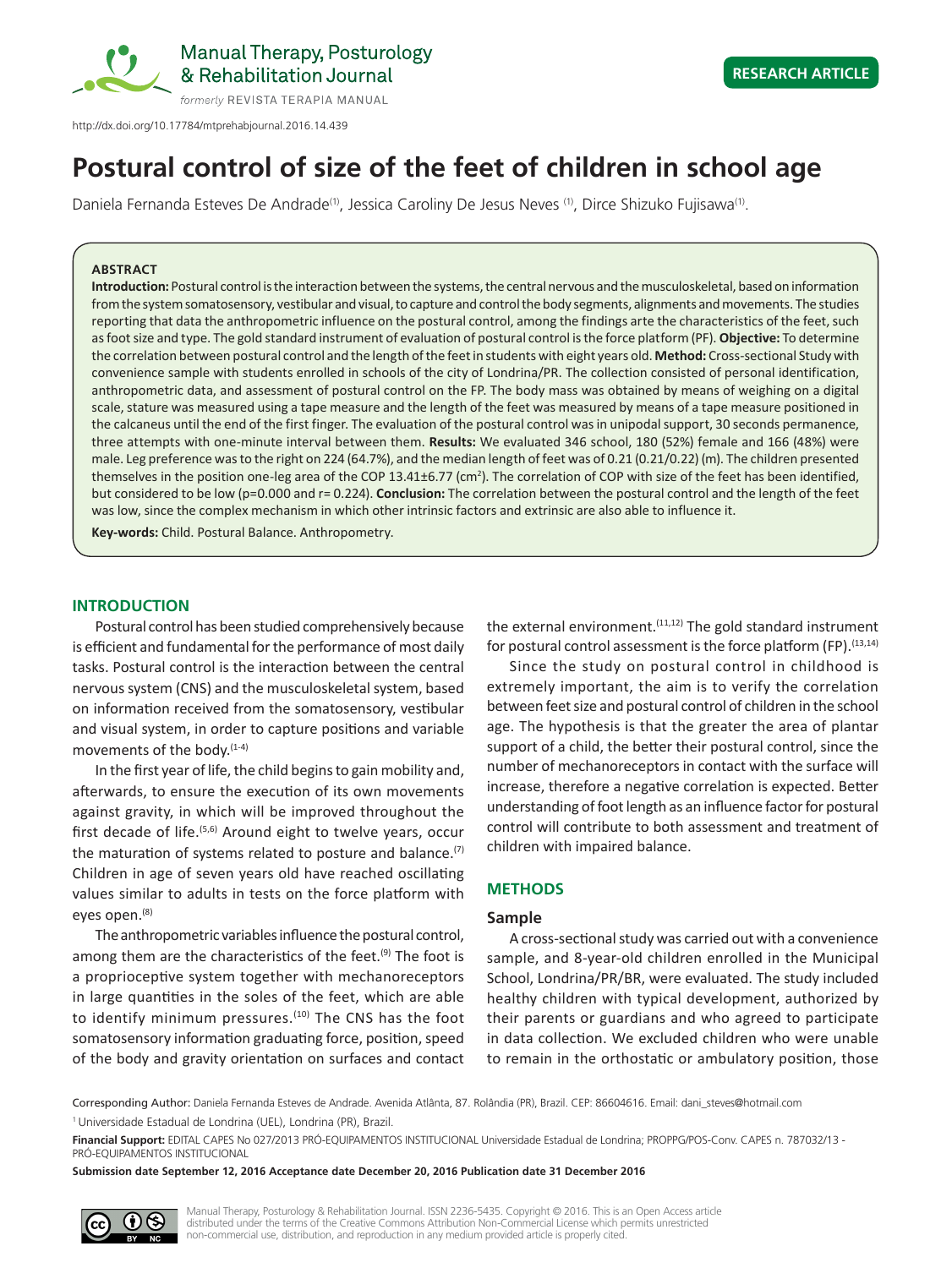

with orthopedic, neurological and rheumatic disorders and sensory deficits, history of neuromuscular diseases or previous traumatic orthopedic surgeries, with acute or chronic diseases and congenital malformations, complaints of dizziness, vertigo and those which use continuous medications.

The research was authorized by the Municipal Department of Education and approved by the Committee of Ethics in Research involving Human Beings of the State University of Londrina (No. 761.965).

### **Procedure**

Data collection was started by collecting the child identification data: name, birth date, genre and schooling (school, series and period). The body mass was obtained by weighing the Marte scale model LC 200, year 2010, with a maximum capacity of 200 kg and a minimum of 1000g. The children were weighed without shoes or socks, wearing only the school uniform, being oriented to remain in orthostatism, limbs along the body and looking forward. The stature was measured using a tape measure of 150cm, with marking of 0.1cm. The children were oriented to remain erect, knees in extension, feet together, arms loose and along the body, with the ankles, gluteal region and shoulders in contact with the wall. The feet length was measured by a metric tape positioned from the calcaneus to the end of the first toe.

The postural control of the children was evaluated by means of FP, which consists of two rigid rectangular surfaces, one upper and one lower, interconnected by four load cells, which measure the vertical component of the ground reaction force. From the ground reaction force, the EMG System do Brasil<sup>®</sup> software performs the center of pressure calculation (COP) and the variables related to their space-temporal variation. In FP the child was instructed to remain in unipedal stance, choosing the lower limb, the trunk in an upright position with the upper limbs at the side of the body, while the contralateral lower limb remained with the hip in neutral position and the knee flexed at 90°. On the wall at the front it was a 2 meters point distant, arranged at the height of the eyes, in which the participant was directed to direct his gaze. The remaining time was standardized in 30 seconds and 3 trials, with a one minute interval, in the analysis, the mean of the 3 trials was used.

# **Statistical analysis**

The data collected were inserted into *Microsoft Excel* and analyzed using the SPSS (Version 20.0). The *Shapiro-Wilk* test was used to verify the data normality. Data were presented in relative and absolute frequency, mean and standard deviation, medians and quartiles (25%/75%). The *Spearman* correlation coefficient was used between postural control and size of the feet. Statistical significance was determined at *p* <0.05.

### **RESULTS**

The study included 346 (100%) children, 180 (52%) females and 166 males (48%). Anthropometric data are described below (TABLE 1). The unipedal preference for the FP test was 224 children (64.7%) for the right lower limb and 122 (35.3%) for the left.

The correlation between COP and size of the feet was positive, i.e., as size of the feet increases the COP area also increases, but was weak *(p =* 0.000 *r = 0.224).*

## **DISCUSSION**

In our study, the COP area was  $13.41 \pm 6.77$ cm<sup>2</sup>, since the values of literature were  $11.00\pm4.31$  cm<sup>2</sup>, in children nine years old (n=17) and 19.73 $\pm$ 13.68 cm<sup>2</sup> in participants seven years of age (n=40). $(16-17)$  Although COP was between the values described in these studies, the area was different, this fact may have occurred due to the difference in sample size or the age group have not been as the same evaluated in this study. The age range defined for this study indicates seven-year as the transition age for the maturation of postural control abilities, such as reflex and proprioceptive anticipatory responses.(18) Children aged seven years reach COP oscillation values similar to those of adults in tests with eyes open.<sup>(19)</sup>

Regarding anthropometric measures, this study considered the body mass (kg), height (m) and feet length (cm) of the evaluated students. The feet are part of a proprioceptive set with mechanoreceptors which identify pressures on the soles of the feet and measure the strength and position of the body, identifying and guiding the movements.<sup>(10-12)</sup> In the absence of information from cutaneous receptors the movement is impaired.<sup> $(20)$ </sup> Thus, it may be predicted that the larger plantar support area, ie, the greater the length of the foot of a child, the better is the balance, since the amount of mechanoreceptors in contact with the surface is larger. The result of this study showed that the greater the length of the feet, the child presented a COP larger area, not confirming the hypothesis. Other studies, when evaluating the anthropometric variables and the balance, showed that the characteristics of the feet interfere in anteroposterior oscillations and that the height and length of the feet interfere in mid-lateral oscillations.(21)

The correlation of COP with the size of the feet in our study was positive and weak *(p=*0.000 *r=0.224),* and size of the feet had little interference on postural control. Some reasons may

**Table 1 -** Anthropometric measurements and static postural control.

|                     | Percentile |               |       |
|---------------------|------------|---------------|-------|
|                     | 25%        | <b>Median</b> | 75%   |
| Body mass (Kg)      | 26.87      | 30.20         | 36.30 |
| Height (m)          | 1.29       | 1.33          | 1.37  |
| Lenght of feet (cm) | 0.21       | 0.21          | 0.22  |
| COP area $(cm2)$    | 9.96       | 13.41         | 18.47 |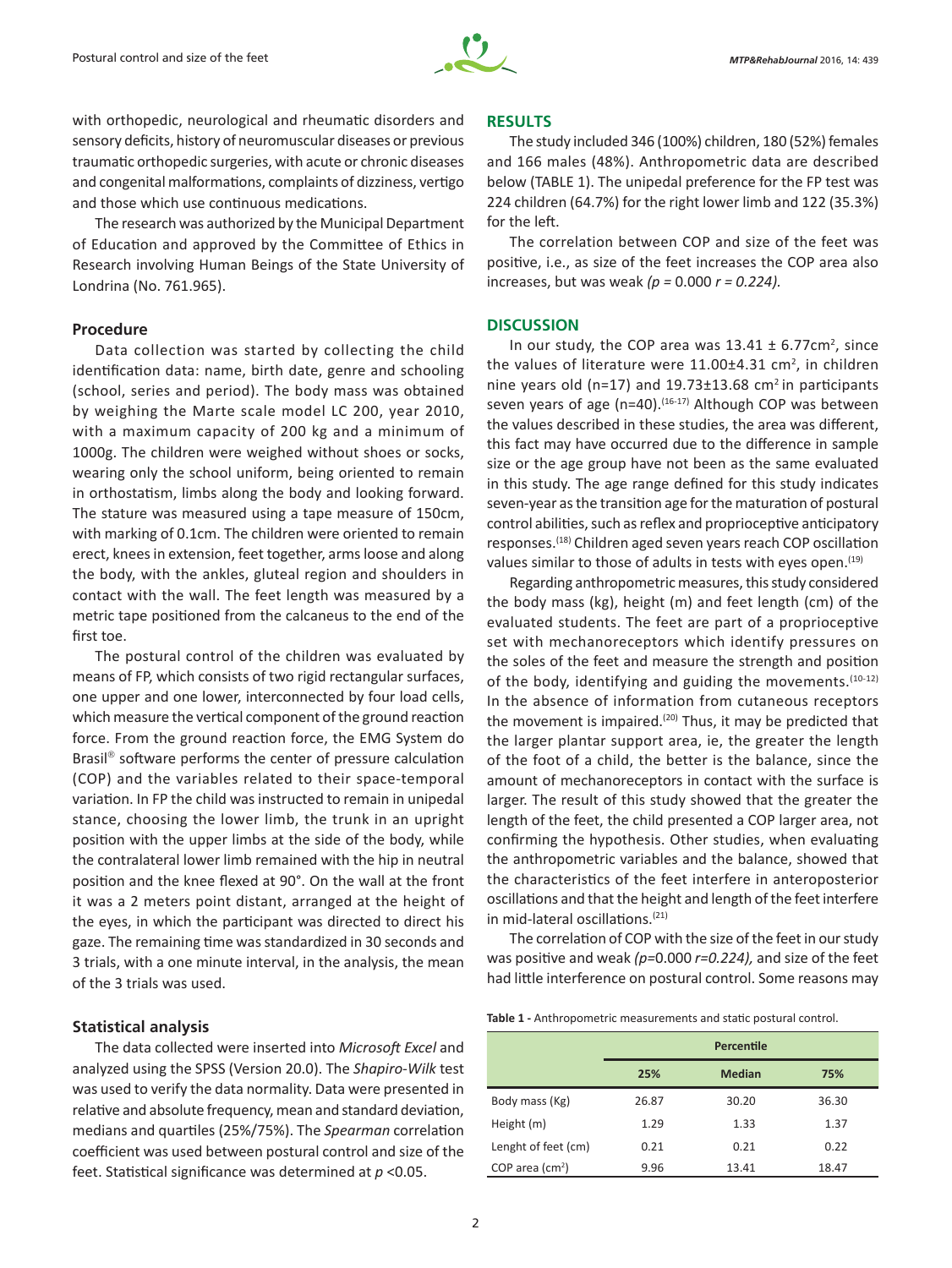

have influenced, such as, age restricted to eight years old, performance of other anthropometric and postural factors (stature, BMI, foot types), CNS maturation and experiences of other systems acquired differently by each child until the evaluated age. Although seven years old is defined as the transition age to the maturation of postural control, this age still does not show a mature pattern when compared to adults, and at the age of eight to twelve years old as the final stage of maturation.(22.23)

Other anthropometric measures also interfere with postural control. A study used the height of 45 subjects to assess the influence on balance in three groups, it was concluded that the displacement of the ankle and gastrocnemius response increased as height increases.<sup>(24)</sup> The cavus foot was observed as a type of feet with significantly higher COP than other two groups (rectus or planus) in a group of 30 evaluated.<sup>(25)</sup> Among 20 patients evaluated by body mass index (BMI), it was found that people who are overweight and obesity showed a worse balance, regardless of gender.<sup>(26)</sup>

The maturation process of CNS occurs differently in each child, according to the experiences. Sensory information guides and adjusts the body in relation to the external environment through experiences acquired during growth and development, developing strategies which will be perform by the musculoskeletal system.<sup>(27)</sup> When the sensory environment changes, it readjusts itself for the body to suffer the smallest possible conflicts.<sup>(28)</sup> Thus, it may be said that different environments induce various sensory adaptation in each child, providing particular experiences in each child, which probably had maturation times of postural control different among each other.

The 346 evaluated children in this study was significantly higher than those found in the literature, which did not exceed the sample of 100 individuals; however, the age group was restricted, it is suggested that other studies be performed with broader ranges in order to capture more evolved patterns of postural control in schoolchildren.

The study of postural control in 8-year-old schoolchildren is valuable, since this age is considered by many authors as the height of postural control development, balance, maintenance of posture and accomplishment of activities and prophylactic measures and treatment might avoid harmful alterations.

# **CONCLUSION**

The correlation between postural control and foot length was positive and weak, since it is a complex mechanism in which other intrinsic factors (vision, hearing, obesity, etc.) and extrinsic (school backpacks, shoes, etc.) are also capable of influence it.

### **ACKNOWLEDGMENTS**

Capes for the acquisition of power platform and to the Social Demand Program, the PIBIC/CNPq, the Araucária Foundation, the Municipal Secretary of Education of Londrina-PR, the directors and teachers of the municipal schools, parents and students.

#### **AUTHOR'S CONTRIBUTION**

DFEA: Author; JCJN: Co-advisor; DSF: Advisor.

#### **CONFLICTS OF INTEREST**

The author(s) declare that they have no competing interests.

## **REFERENCES**

- 1. Massion J, Woollacott MH. Posture and equilibrium. *In*: Bronstein AM, Brandt T, Woollacott MH. Clinical disorders of balance posture and gait*.* London: Arnold, 1996.
- 2. Isableau B, Ohlmann T, Cremieux J, Amblard B. Selection of spatial frame of reference and postural control variability. Exp Brain Res, 1997;114:(3)584- 9.
- 3. Latash ML. Neurophysiological basis of human movement. Champaign: Human Kinetics, 1997.
- 4. Guerraz M, Thilo KV, Bronstein AM, Gresty MA. Influence of action and expectation on visual control of posture. Brain Res Cogn Brain Res. 2000; 11:(2)259-66.
- 5. Adolph KE, Bertenthal BI, Boker SM, Goldfield EC, Gibson EJ. Learning in the development of infant locomotion. Monogr Soc Res Child Dev. Chicago, 1997; 62:(2)1-140.
- 6. Adolph KE, Berger SA. Motor development. *In*: DAMON, W.; LERNER, R. (Eds.). Handbook of child psychology: cognition, perception, and language. 6th. ed. New York: Wiley, p. 161-213.
- 7. Gallahue, DL, Ozmun JC. Compreendendo o desenvolvimento motor: bebes, crianças, adolescentes e adultos. São Paulo: Editora Phorte, 2005.
- 8. Hsu YS, Kuan C C, Young YH. Assessing the development of balance function in children using stabilometry. Int J Pediatr Otorhinolaryngol, 2009; 75:(5)737- 740.
- 9. Alonso AC, Mochizuki L, Monteiro CBM, Santos S, Luna NMS, Brech GC, et al. Fatores antropométricos que interferem no equilíbrio postural. Braz J Biomec, 2012; 13:(25).
- 10. Bricot B. Posturologia. 2ª ed. São Paulo: Ícone, 2001.
- 11. Horak FB, Macpherson JM. Postural orientation and equilibrium. *In*: Rowell LB, Shepard JT, eds. Handbook of physiology: Section 12, Exercise Regulation and Interation of Multiple Systems. New York: Oxford Univertisty, 1996, 255-92.
- 12. Castro EM. Developing an "anchor" system to enhance postural control. Motriz, 2004; 8:(11)339-58.
- 13. Mancine M, Horak FB. The relevance of clinical balance assessment tools to differentiate balance deficits. Eur J Phys Rehabil Med. 2010;46:(2)239-48.
- 14. Terekhov Y. Stabilometry as a diagnostic tool in clinical medicine. Can Med Assoc J. 1976;115:(7)63-633**.**
- 15. Winter DA. Motor mechanism of balance during quiet standing. J electromyogr kinesiol. 2003;13:(1)49-56.
- 16. Moraes AG, David AC, Castro OG, Marques BL, Carolino MS, Maia EM. Comparação do equilíbrio postural unipodal entre crianças e adultos. São Paulo: Rev Bras Educ Fís Esporte, 2014;28:(4)571-77.
- 17. Castro OG, David AG. Deslocamento do centro de pressão nas posições bipodal e unipodal em crianças. Brasília: Universidade de Brasília, 2013.
- 18. Nolan L, Grigorenko A, Thorstensson A. Balance control: sex and age differences in 9- to 16-year-olds. Dev Med Child Neurol, 2005;47:(7) 449-454.
- 19. Hsu YS, Kuan C C, Young YH. Assessing the development of balance function in children using stabilometry. Int J Pediatr Otorhinolaryngol, 2009;73:(5)737-740.
- 20. Rothwell, J. Control of human voluntary movement. *2.* ed. London: Chapmann & Hall, 1994.